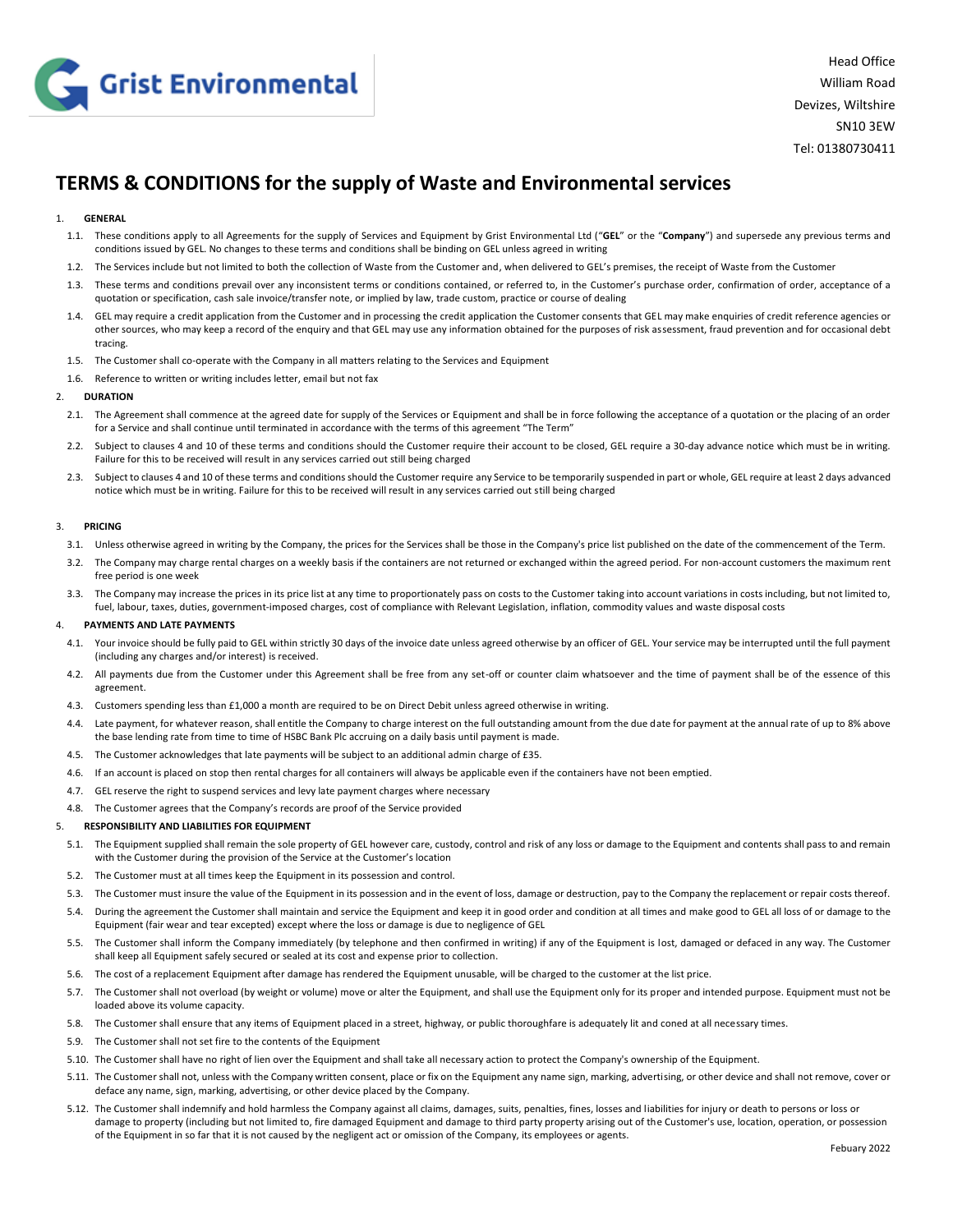

## 6. **RESPONSIBILITY AND LIABILITIES FOR DELIVERY ACCESS, LOCATION, COLLECTION AND RETURN**

- 6.1. The Customer shall provide unobstructed and safe access to the Equipment at the Collection Site on any scheduled, or other collection day. If the Equipment is inaccessible so that any scheduled service or pick up cannot be completed the Company will notify the Customer to provide access within a limited period, otherwise the Company may charge the Customer any additional collection charge costs incurred due to the Customer's failure to provide such access.
- 6.2. The Customer accepts responsibility for providing suitable access to the Collection Site for delivery and collection of the Equipment. The driver of the Vehicle may in his absolute discretion refuse delivery if he believes that access to or turning facilities at the Collection Site are unsafe or likely to cause damage to the Vehicle or if there is any reason to believe that the proposed area for siting the Equipment is unsuitable. In this case a wasted journey cost will be charged.
- 6.3. If the Customer requests that the Equipment be placed in a position which requires the Vehicle to leave the public highway the Customer shall indemnify and hold GEL harmless against any loss costs claims damages or expenses which GEL may thereby incur whether as a result of damage to the Vehicle, the Equipment, the pavements, curbing, verges, other surfaces or property of the Customer or a third party.
- 6.4. An Equipment delivery/collection transport charge will be charged for all journeys made by the company to deliver or collect Equipment from the Collection Site if the hire period is less than 1 year. This charge is also applicable on Equipment being swapped or replaced due to up or down sizing services or damage caused by the Customer
- 6.5. It is assumed that there is a 24-hour 7-day access to Equipment and the Customer shall at all times allow GEL, its employees or agents access to the Equipment to empty or replace it and following termination to remove it from site. Please inform us in writing of any specific requirements or if this is not the case.
- 6.6. If the Collection Site has had a missed collection, for any reason, you are required to phone the GEL office within 48hours to rearrange a collection. To not do so may result in no collection being rescheduled and you may still be charged in full.

#### 7. **RESPONSIBILITY AND LIABILITIES FOR BIN CONTENTS, WASTE AND EXCLUDED WASTE**

- 7.1. The Customer undertakes to ensure that the Waste is lawfully and properly labelled and packaged to enable it to reach its final destination/disposal point without escape where the Waste is collected in containers other than the Equipment or Specialist Equipment (e.g. drums, bales, bags, and other containers)
- 7.2. The Customer agrees that GEL shall be entitled to make additional charges or refuse to remove or refuse to accept material and Waste that doesn't conform to the applicable Waste Description agreed prior to collection or receipt (the **"Excluded Waste"**) including but not limited to:-
- 7.2.1. Any material believed to be toxic, poisonous, explosive, inflammable or otherwise dangerous and/or;
- 7.2.2. Asbestos, tyres, mattresses, televisions, electrical goods, computer monitors and equipment, batteries, fluorescent tubes, chemically treated wood, pesticides, solvents, other chemicals, hazardous waste containers or other special waste and/or;
- 7.2.3. Any material that the handling of might cause GEL to incur civil or criminal liability and/or;
- 7.2.4. Any material that the handling of might cause GEL additional expense
- 7.3. The Customer undertakes to take responsibility for all material and Waste placed in the Equipment, to not deposit Excluded Waste, to prevent the deposit of Excluded Waste by third parties and accept the consequences of not abiding by this Clause 7
- 7.4. GEL shall acquire title to Waste as described by the Waste Transfer Note when it is loaded into the Company's or agent's collection vehicles or received at the Company's premises provided that this clause shall not absolve the Customer from any liability in relation to the Waste
- 7.5. Notwithstanding clause 7.4 of this agreement title to, risk of and liability for any Excluded Waste shall remain with the Customer and the Customer shall indemnify and hold harmless the Company from and against any and all claims, losses, damages, penalties, fines, and liabilities resulting from or arising out of the deposit of Excluded Waste in a company or agents collection Vehicle or Equipment or any subsequent handling of such Excluded Waste by or on behalf of the Company
- 7.6. The Customer must not overfill the Equipment. The Company may refuse to collect overfilled Equipment.
- 7.7. The Customer acknowledges that GEL have bin lift weighing facilities on Refuse Collection vehicles / Trade Waste vehicles to prevent overloading of the Equipment and excess weight charges will be added to your invoice if the following maximum weights are exceeded:-
- 7.7.1. 1100 Litre Wheelie Bin for Mixed Commercial Waste 80kg and/or
- 7.7.2. 660 Litre Wheelie Bin for Mixed Commercial Waste 50kg and/or
- 7.7.3. 240 Litre Wheelie Bin for Mixed Commercial Waste 20kg
- 7.8. GEL will use all reasonable endeavors to process, recycle, recover and dispose of the Waste collected from the Customer in properly permitted or exempted facilities.

# 8. **INSURANCE**

- 8.1. The Customer shall at all times during the provision of the Services and the Equipment maintain insurance cover for all risks in respect of the Equipment for an amount not less than the replacement value of the Equipment and for third party liability and shall at the request of the Company provide a copy of the insurance policy as proof of cover
- 8.2. In the event that the Equipment is lost or damaged while in the custody of the Customer the Customer agrees to pay to the Company any shortfall in value between the insurance claim and the cost of repair or replacement of the Equipment

## 9. **DATA PROTECTION**

- 9.1. Each party shall at its own expense ensure that it complies with and assists the other party to comply with the requirements of all Relevant Legislation and regulatory requirements in force from time to time relating to the use of personal data, including (without limitation) the Data Protection Legislation. This clause is in addition to and does not reduce, remove or replace a party's obligations arising from such requirements.
- 9.2. For the purposes of this clause 12, Data Protection Legislation means any data protection legislation from time to time in force in the UK including the Data Protection Act 1998 or 2018 or any successor legislation and (for so long as and to the extent that the law of the European Union has legal effect in the UK) the General Data Protection Regulation ((EU) 2016/679) and any other directly applicable European Union regulation relating to privacy.

# 10. **TERMINATION**

10.1. If, during the Term, the Customer shall be more than 14 days late in payment required under this Agreement or shall be in breach of any other provision of this Agreement or the Customer becomes unable to pay its debts or otherwise becomes insolvent or if the Customer enters liquidation or any receiver, administrator, manager, or liquidator is appointed in respect of the Customer, without prejudice to any other rights or remedies which the parties may have the Company may treat this Agreement as repudiated by the Customer and either terminate this Agreement forthwith by written notice to the Customer, or at the Company discretion, allow the Customer a period of 14 days to remedy the breach before terminating this Agreement forthwith by written notice to the Customer. If the Customer fails to so remedy within the period allowed termination shall be without prejudice to other rights and remedies of the Company accrued at termination.